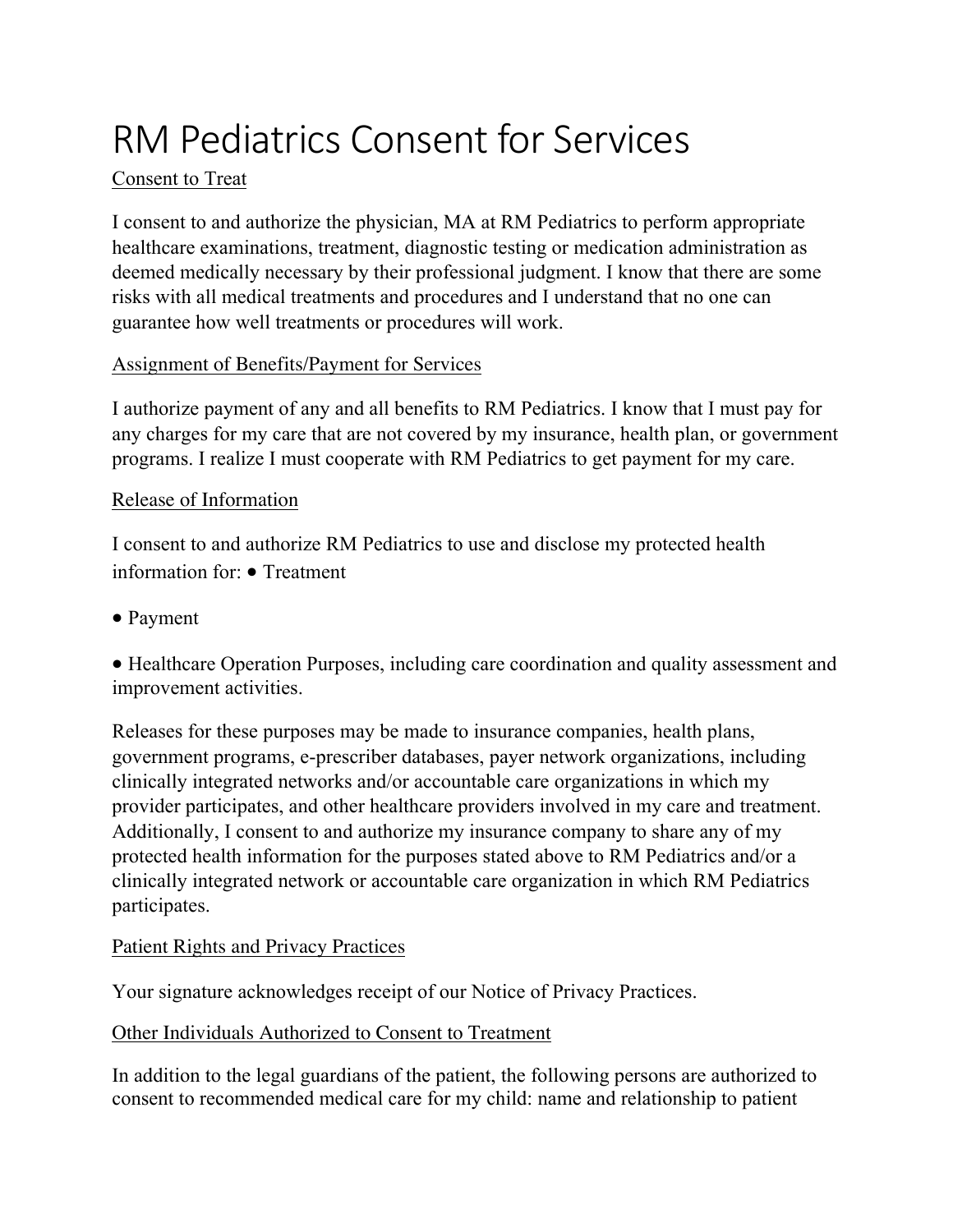|  |  |  | (e.g., grandma, grandpa, daycare provider, etc.): |
|--|--|--|---------------------------------------------------|
|--|--|--|---------------------------------------------------|

Name: Relationship to child:

- 1.
- 2.
- 
- 3.

My signature here means I have read the information on both sides of this form and understand it. This consent is valid until revoked in writing.

| Telephone consent obtained by (Name/Date/Title): |  |
|--------------------------------------------------|--|

# Financial Policy

It is the commitment of this office to help keep your health care costs as low as possible. In order to do this, we need to keep our billing costs at a minimum. Please help us in the following ways:

- Always bring your current health insurance card to the office.
- Please notify us immediately of any changes in insurance, address, phone  $\#$ , etc.

• Please be prepared to pay your co-pay at the time of service; or if you do not have insurance, to pay for your visit in full.

• Please pay your bill in full when you receive your statement or make payment arrangements with the Patient Account Services department. Late or missed payments may be reported to a credit reporting agency. Accounts may be turned over to an outside collection agency. Past due balances will be charged a collection fee as listed below based on the account balance. Parents/Guardians will be responsible for all additional fees and expenses incurred as a result of trying to collect a past due balance. Failure to resolve a collection agency balance may result in termination of care at RM Pediatrics.

The adult accompanying a minor to a visit and/or the legal parents/guardians are responsible for full payment (regardless of insurance coverage) and will be set up as the person who receives the bill (guarantor) and must provide complete demographic information including both parents dates of birth and social security numbers, current